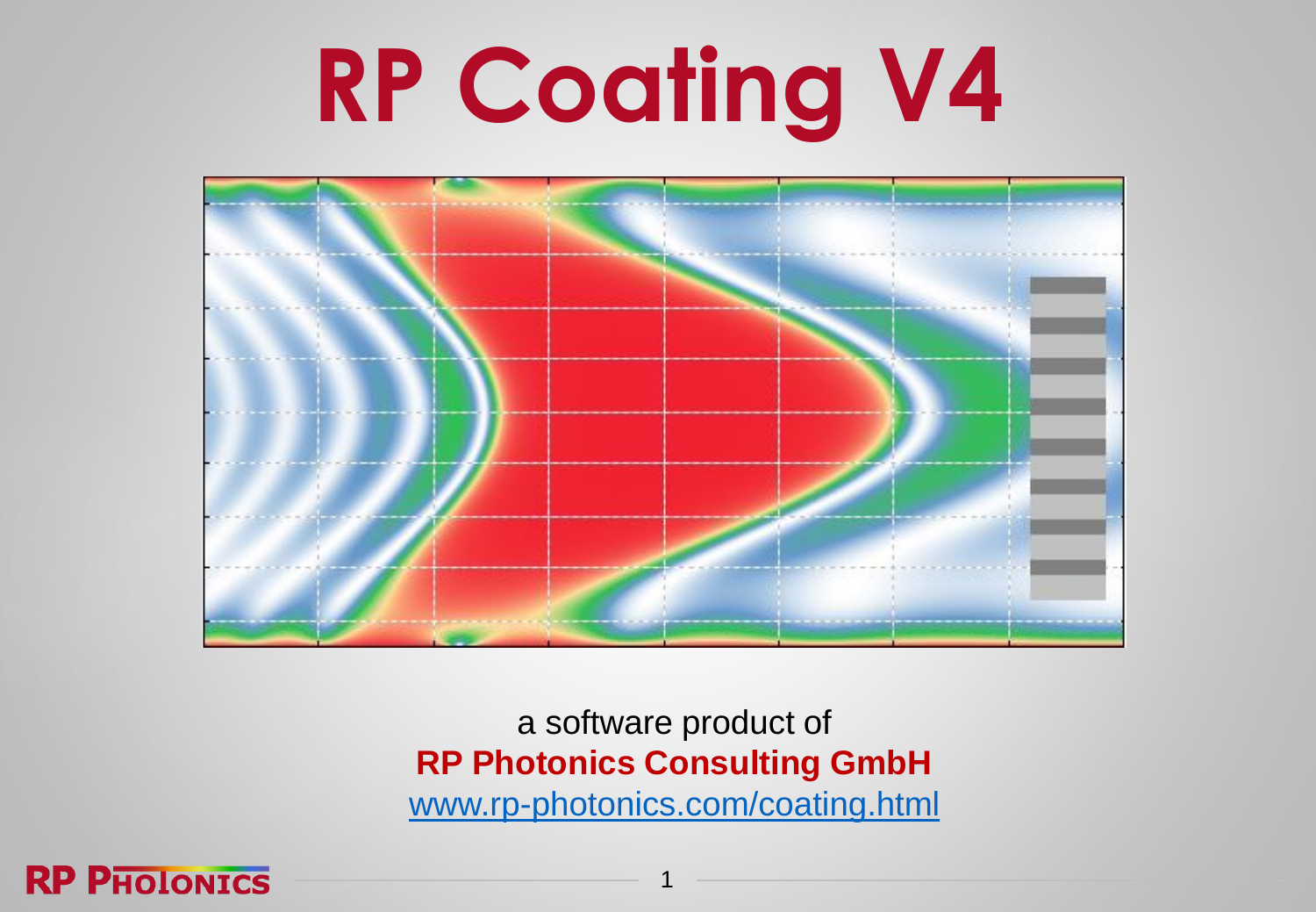# Why is a Powerful Multilayer Design Software so Important?

- Multilayer designs are used to produce structures on **expensive machinery** and possibly in **large volumes**.
- $\blacktriangleright$  It is therefore highly desirable
	- **to find the best possible designs** (for maximum performance, without excessive growth error sensitivities, etc.)
	- **► to do that efficiently**, not leaving expensive infrastructure unused over longer times than necessary

It would be stupid to save a little money on software while wasting not only time, but also expensive resources.

- You want **a high degree of flexibility** of such software in order to
	- **Conveniently implement all sorts of design ideas**
	- quickly get a comprehensive characterization of any design
	- generate any plots which may be helpful in your case

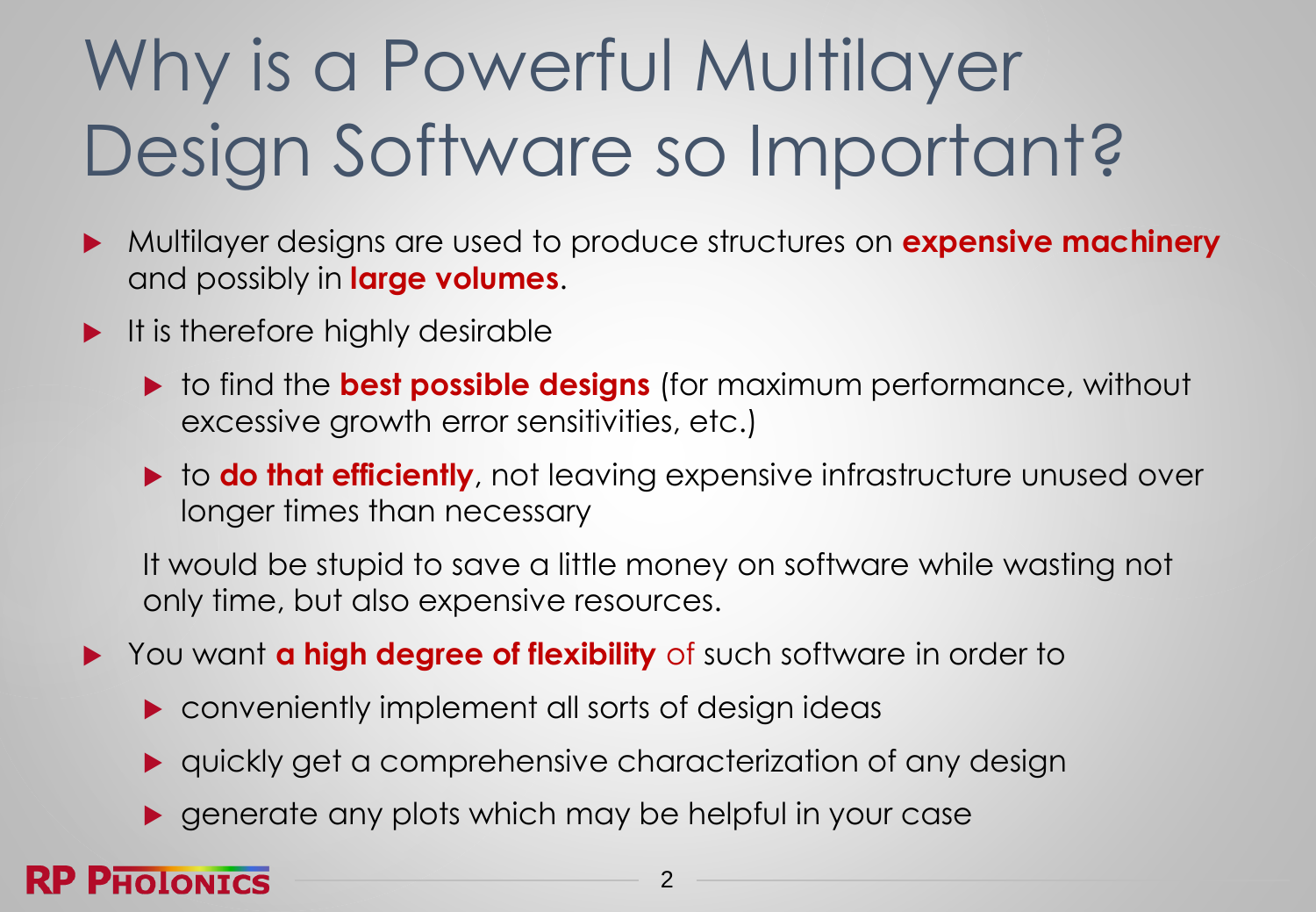# What is Special about the **RP Coating** software?

- ▶ You can define coating structures, additional calculations or optimizations, graphical diagrams etc. in text form – i.e., as **script code**.
- **This approach is far more flexible** than working with forms or pop-up menus:
	- can easily **parametrize designs**: for example, generate chirped-mirror structures with automatically calculated layer thickness values, or produce certain layer sequences automatically
	- can **freely define detailed optimization goals** in the form of a figure-of-merit function (not just enter parameters of a given function!)
	- **Example fine your own diagrams**, containing any curves and additional elements – no limitation to predefined types of diagrams!

 **Note: flexibility is not just nice to have, but essential for sophisticated design tasks!**

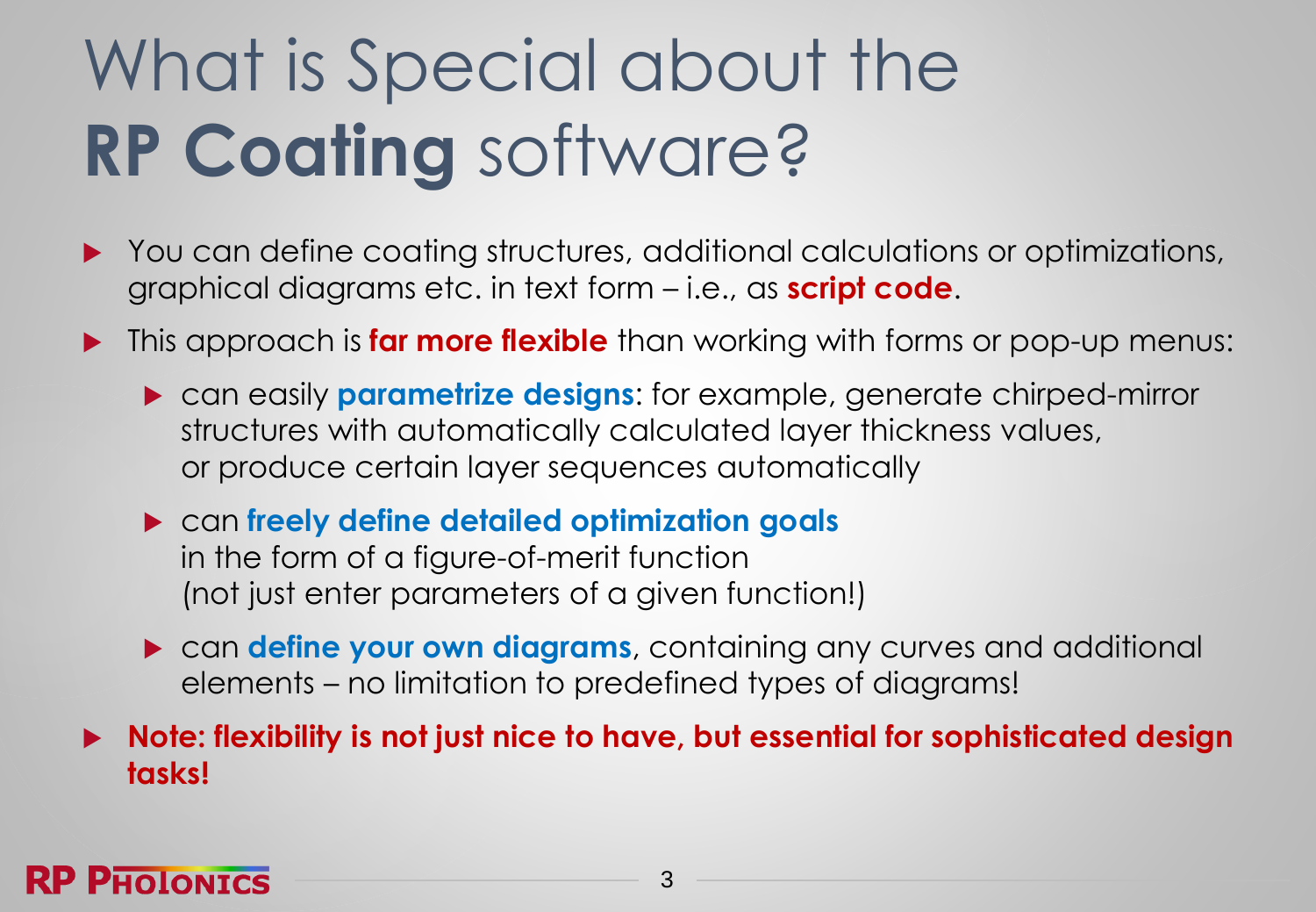# Scripting is Easy!

Example 1: definition of a Bragg mirror:

```
d units: nm
1 units: nm
1 Bragg := 1000 { Bragg wavelength }
N Braqq := 8 { number of layer pairs }
beam from superstrate
substrate: BK7
for i := 1 to N Bragg do
begin
  * SiO2, 1/4 at 1 Bragg
  * TiO2, 1/4 at 1 Bragg
lend
superstrate: air
```
It's quite obvious what that code does, isn't it? And it is easy to add more layers, introduce a chirp, etc.

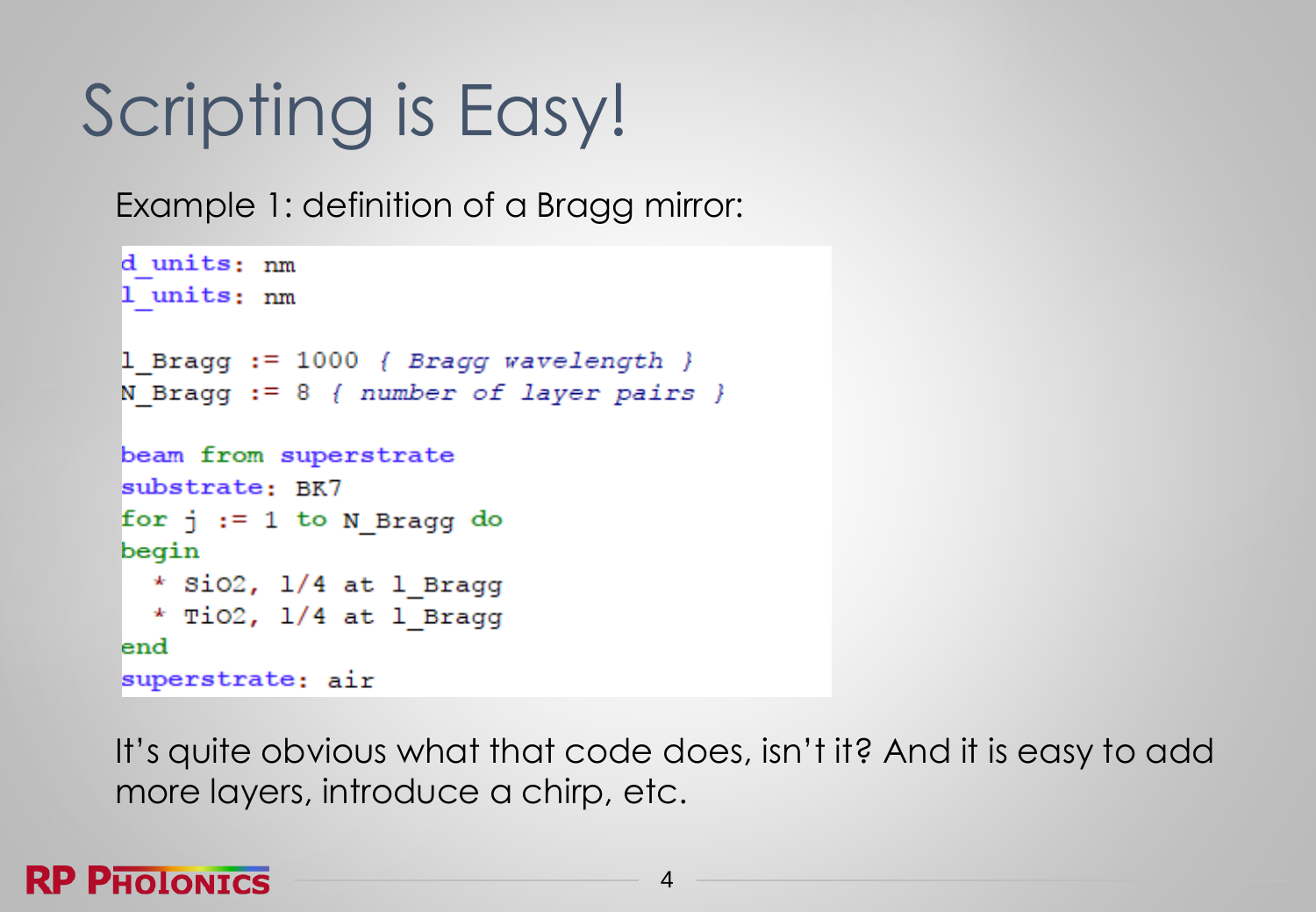# Scripting is Easy!

Example 2: get the reflectivity profile plotted:



#### **RP PHOLONICS**

5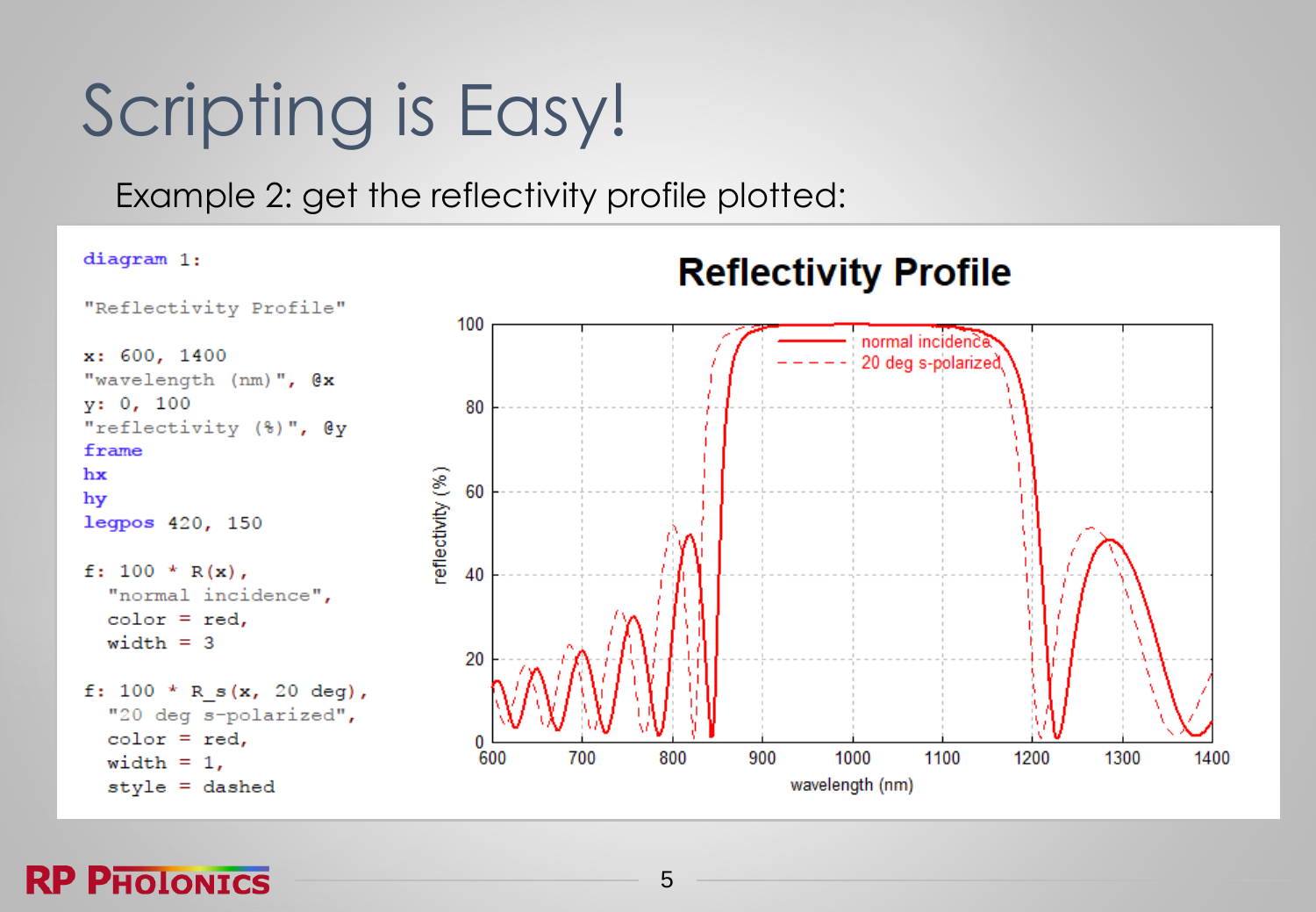# Scripting is Enormously Flexible!

Many tasks can easily be accomplished with a few lines of script code – for example:

- Generate tailored **graphical diagrams** for visualizing properties of your coating or whatever else.
- ▶ Define a **figure-of-merit function** as a precise definition of your optimization target, and do a numerical optimization such that the value of that function becomes minimal. The optimization may be applied to a few design parameters only or to all layer thickness values. Where necessary, employ a Monte-Carlo algorithm.
- Save any calculated data in a **text file or binary file**  essentially any file format can be generated, e.g. for your coating machine.

You don't depend on which details the software developer has anticipated: put together yourself what you need! You can even do full-blown programming for most sophisticated calculations.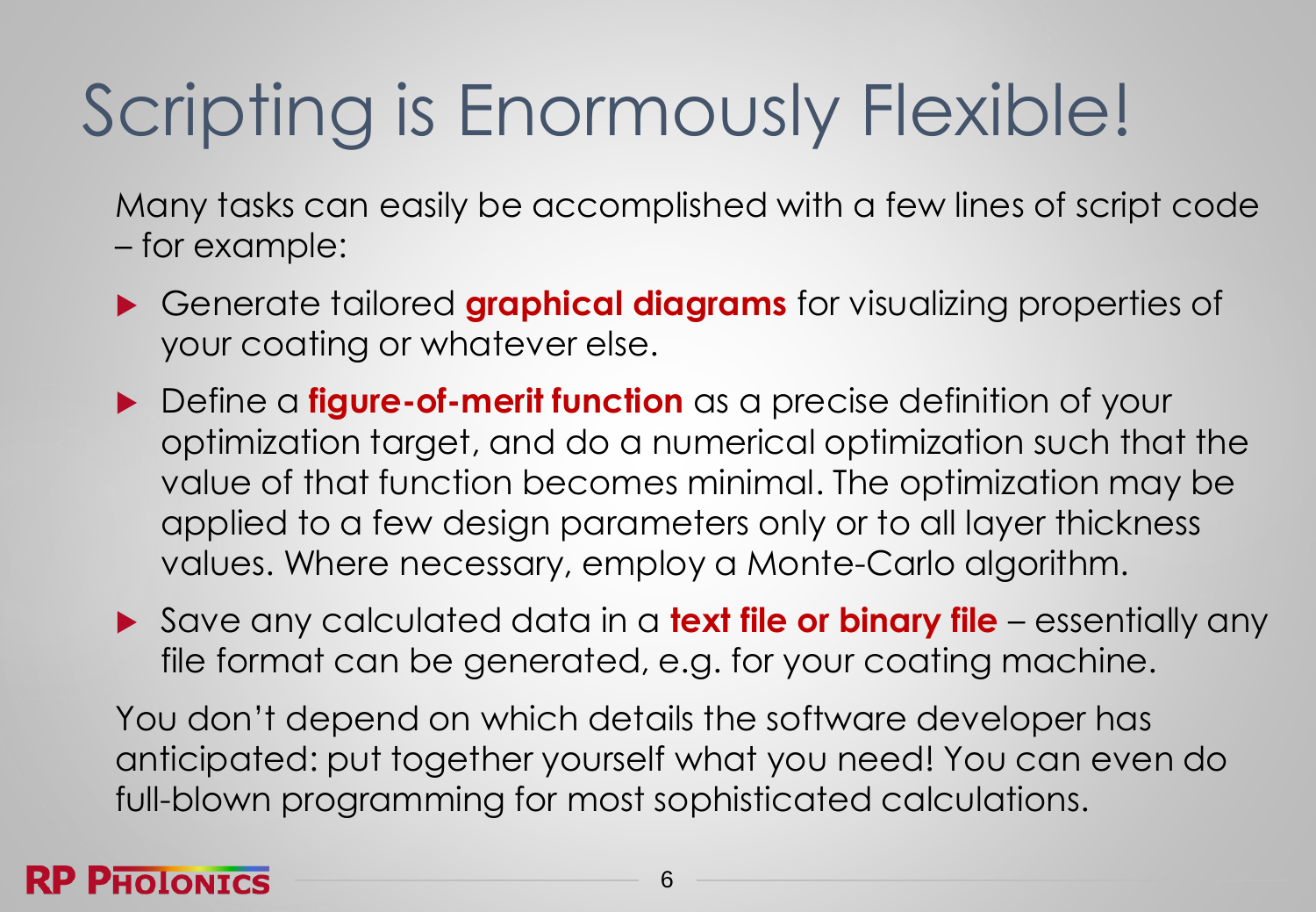### How to Get Scripts Developed?

There are different approaches:

- Copy one of the **demo scripts** and modify it according to your needs.
- Adapt a **previously developed script** to the new requirements.
- Use the **code snippets library** for getting frequently used parts of script code. (Also add your own code snippets to that!)
- Get help within the **technical support**. Describe your needs, and we send you a script as a starting point for your development.

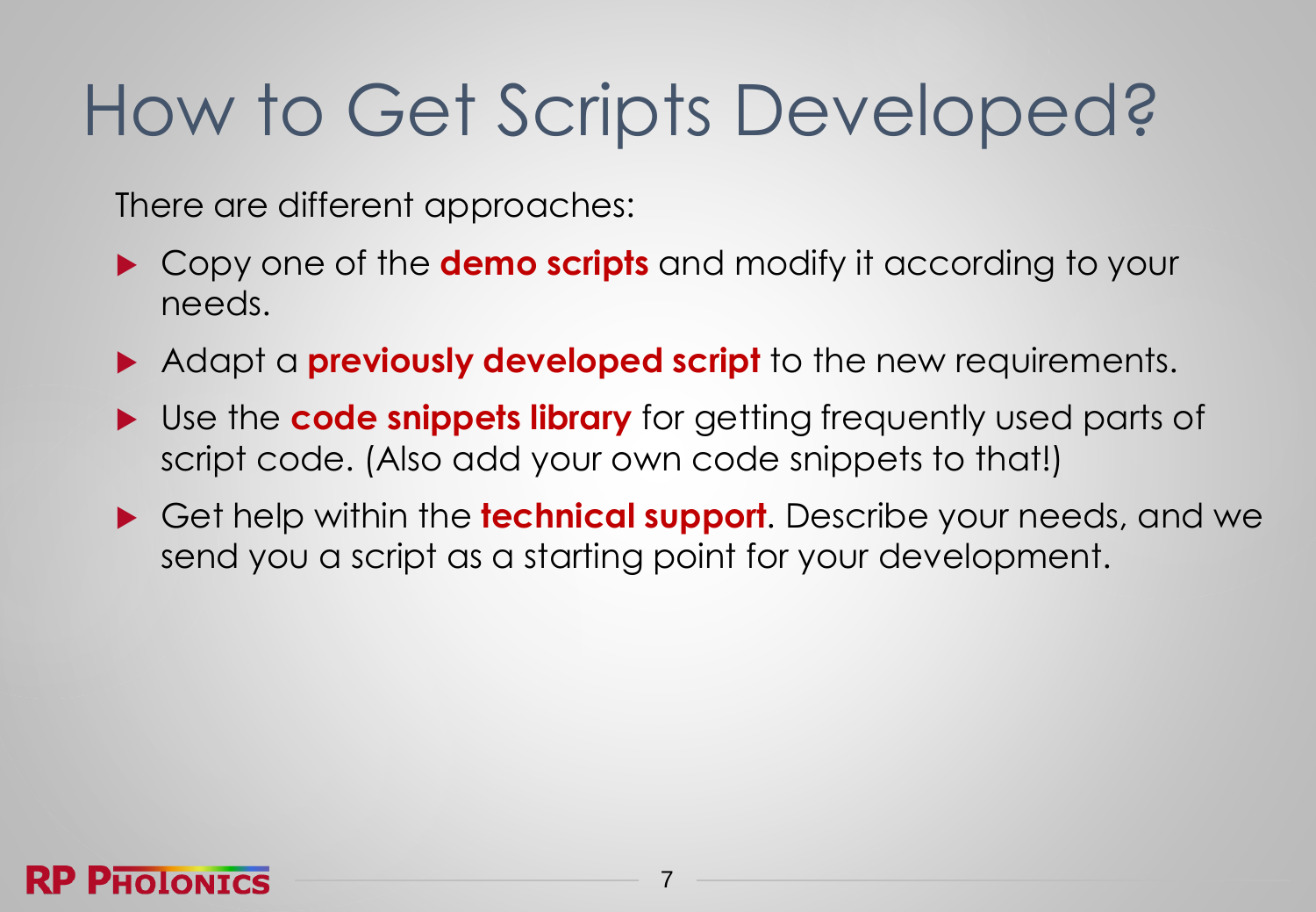# The User Interface (1)

### **Powerful script editors and editing tools:**

- **Code snippet library** for frequently used parts of code
- **Parameter hints** for predefined functions
- **Multilevel undo/redo**
- **Syntax highlighting** for good readability of code
- **Integrated syntax checker**
- **Automatic code formatting** for consistent formats
- Setting of **breakpoints** for easy debugging

8

| File Edit View Execute Options Help<br><b>Editors</b><br>double-chirped mirror.coa $\times$ $\blacksquare$ Bragg mirror.coa $\times$ $\blacksquare$ rugate filter.coa $\times$<br><b>RP</b> Photonics<br>А<br>9<br>10 $d$ units; nm<br><b>Diagrams</b><br>11  1 $units: nm$<br>1 2 3 4 5 6 7<br>12<br>Hide all<br>Show all<br>13   1 Bragg := 1000 { Bragg wavelength }<br>N Braqq $:= 8$ { number of layer pairs }<br>$14-1$<br>Output area<br>15<br>16 beam from superstrate<br>lambda t: 900 nm<br>17 substrate: BK7<br>d tot: 2289 nm<br>18   for $j := 1$ to N Bragg do<br>99%<br>$\mathbf{R}$ :<br>19 begin<br>T g r: 3.43 fs<br>* SiO2, 1/4 at 1 Bragg<br>20<br>GDD $r$ : 24 $fs^2$<br>* TiO2, 1/4 at 1 Bragg<br>$21 -$<br>$22 -$<br>$\epsilon$ <sub>l</sub><br>$23 -$<br>superstrate; air<br>24<br>25 d tot := get $d(0)$ { total thickness }<br>$26 -$<br>$\lambda$ lambda t := 0.9 * 1 Bragg { test wavelength }<br>show "lambda t: ", lambda t:f0:"nm"<br>$27 -$<br>show "d_tot: ", d_tot:f0:"nm"<br>28<br>show "R: ", 100 * R(lambda t): $f0$ : "%"<br>$29 -$<br>show "T g r: ", T g r(lambda t):d3:"s"<br>30<br>on.<br>Log area<br>Graph of $f(x) = 100 * R(x)$ :<br>Evaluated points: 211<br>Values in range 0.834557228161891 to 99.85156907900<br>Evaluate expression:<br>€<br>⋗ | * RP Coating V4 in "P:\RP_Coating\Demo\" | $\times$<br>□ |
|--------------------------------------------------------------------------------------------------------------------------------------------------------------------------------------------------------------------------------------------------------------------------------------------------------------------------------------------------------------------------------------------------------------------------------------------------------------------------------------------------------------------------------------------------------------------------------------------------------------------------------------------------------------------------------------------------------------------------------------------------------------------------------------------------------------------------------------------------------------------------------------------------------------------------------------------------------------------------------------------------------------------------------------------------------------------------------------------------------------------------------------------------------------------------------------------------------------------------------------------------------------------------------------------------|------------------------------------------|---------------|
|                                                                                                                                                                                                                                                                                                                                                                                                                                                                                                                                                                                                                                                                                                                                                                                                                                                                                                                                                                                                                                                                                                                                                                                                                                                                                                  |                                          |               |
|                                                                                                                                                                                                                                                                                                                                                                                                                                                                                                                                                                                                                                                                                                                                                                                                                                                                                                                                                                                                                                                                                                                                                                                                                                                                                                  |                                          |               |
|                                                                                                                                                                                                                                                                                                                                                                                                                                                                                                                                                                                                                                                                                                                                                                                                                                                                                                                                                                                                                                                                                                                                                                                                                                                                                                  |                                          |               |
|                                                                                                                                                                                                                                                                                                                                                                                                                                                                                                                                                                                                                                                                                                                                                                                                                                                                                                                                                                                                                                                                                                                                                                                                                                                                                                  |                                          |               |
|                                                                                                                                                                                                                                                                                                                                                                                                                                                                                                                                                                                                                                                                                                                                                                                                                                                                                                                                                                                                                                                                                                                                                                                                                                                                                                  |                                          |               |
|                                                                                                                                                                                                                                                                                                                                                                                                                                                                                                                                                                                                                                                                                                                                                                                                                                                                                                                                                                                                                                                                                                                                                                                                                                                                                                  |                                          |               |
|                                                                                                                                                                                                                                                                                                                                                                                                                                                                                                                                                                                                                                                                                                                                                                                                                                                                                                                                                                                                                                                                                                                                                                                                                                                                                                  |                                          |               |
|                                                                                                                                                                                                                                                                                                                                                                                                                                                                                                                                                                                                                                                                                                                                                                                                                                                                                                                                                                                                                                                                                                                                                                                                                                                                                                  |                                          |               |
|                                                                                                                                                                                                                                                                                                                                                                                                                                                                                                                                                                                                                                                                                                                                                                                                                                                                                                                                                                                                                                                                                                                                                                                                                                                                                                  |                                          |               |
|                                                                                                                                                                                                                                                                                                                                                                                                                                                                                                                                                                                                                                                                                                                                                                                                                                                                                                                                                                                                                                                                                                                                                                                                                                                                                                  |                                          |               |
|                                                                                                                                                                                                                                                                                                                                                                                                                                                                                                                                                                                                                                                                                                                                                                                                                                                                                                                                                                                                                                                                                                                                                                                                                                                                                                  |                                          |               |
|                                                                                                                                                                                                                                                                                                                                                                                                                                                                                                                                                                                                                                                                                                                                                                                                                                                                                                                                                                                                                                                                                                                                                                                                                                                                                                  |                                          |               |
|                                                                                                                                                                                                                                                                                                                                                                                                                                                                                                                                                                                                                                                                                                                                                                                                                                                                                                                                                                                                                                                                                                                                                                                                                                                                                                  |                                          |               |
|                                                                                                                                                                                                                                                                                                                                                                                                                                                                                                                                                                                                                                                                                                                                                                                                                                                                                                                                                                                                                                                                                                                                                                                                                                                                                                  |                                          |               |
|                                                                                                                                                                                                                                                                                                                                                                                                                                                                                                                                                                                                                                                                                                                                                                                                                                                                                                                                                                                                                                                                                                                                                                                                                                                                                                  |                                          |               |
|                                                                                                                                                                                                                                                                                                                                                                                                                                                                                                                                                                                                                                                                                                                                                                                                                                                                                                                                                                                                                                                                                                                                                                                                                                                                                                  |                                          |               |
|                                                                                                                                                                                                                                                                                                                                                                                                                                                                                                                                                                                                                                                                                                                                                                                                                                                                                                                                                                                                                                                                                                                                                                                                                                                                                                  |                                          |               |
|                                                                                                                                                                                                                                                                                                                                                                                                                                                                                                                                                                                                                                                                                                                                                                                                                                                                                                                                                                                                                                                                                                                                                                                                                                                                                                  |                                          |               |
|                                                                                                                                                                                                                                                                                                                                                                                                                                                                                                                                                                                                                                                                                                                                                                                                                                                                                                                                                                                                                                                                                                                                                                                                                                                                                                  |                                          |               |
|                                                                                                                                                                                                                                                                                                                                                                                                                                                                                                                                                                                                                                                                                                                                                                                                                                                                                                                                                                                                                                                                                                                                                                                                                                                                                                  |                                          |               |
|                                                                                                                                                                                                                                                                                                                                                                                                                                                                                                                                                                                                                                                                                                                                                                                                                                                                                                                                                                                                                                                                                                                                                                                                                                                                                                  |                                          |               |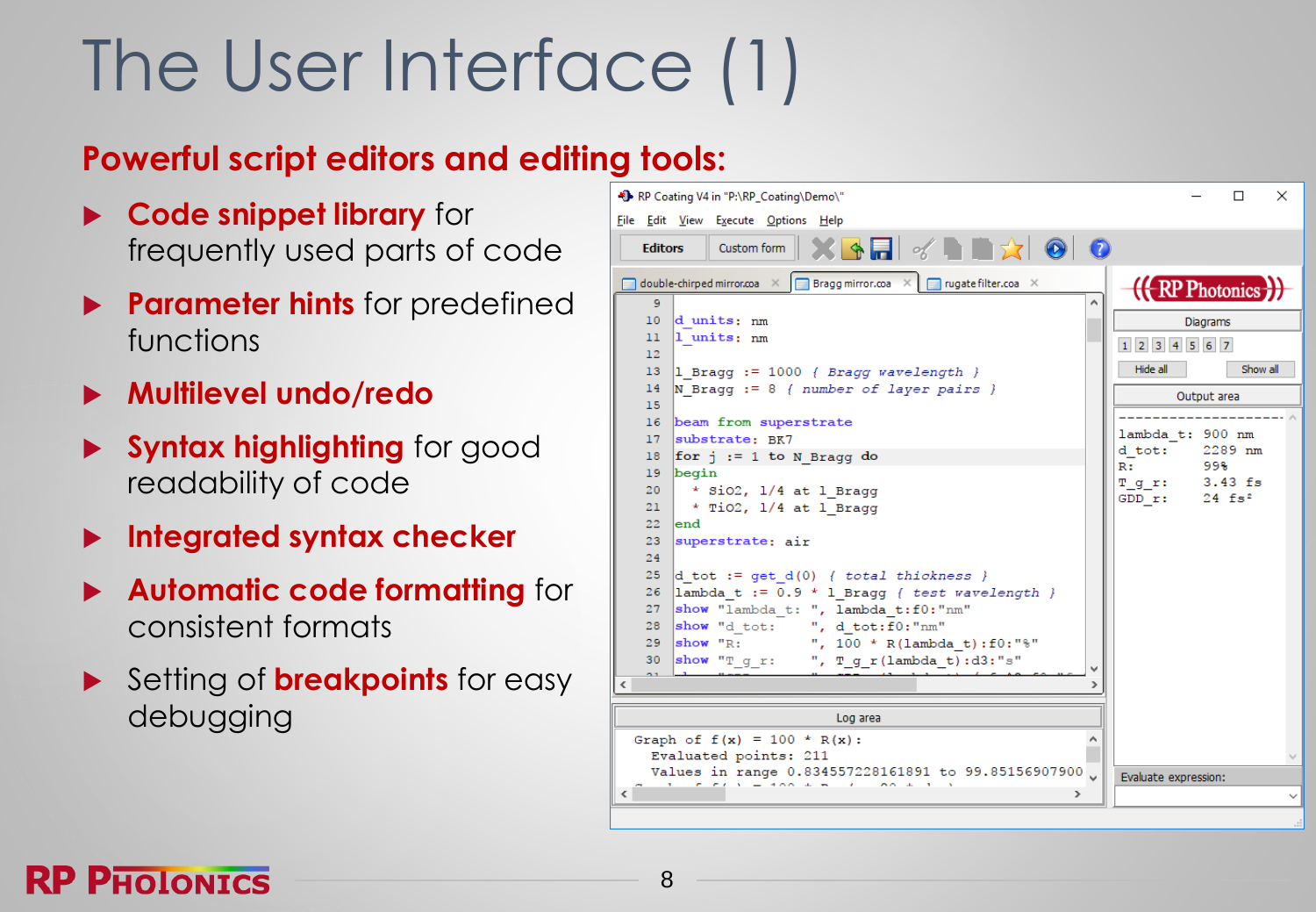### The User Interface (2)

### **Custom forms: get any tailored forms you need!**

- Such forms **can be made for** *any* **simulation**!
- **Very easy to use:** just fill out the input fields and execute to see the output values as well as created graphical diagrams. (See the example on the next page.)
- You can either **make such forms yourself or get them made** within the technical support. (A custom form is defined quite simply in text form within a script.)
- ▶ Ideal combination of flexibility and ease of use!
- Consequently, **RP Coating** becomes more suitable also for those who need to get certain designs recalculated **without spending much time on technical details**.

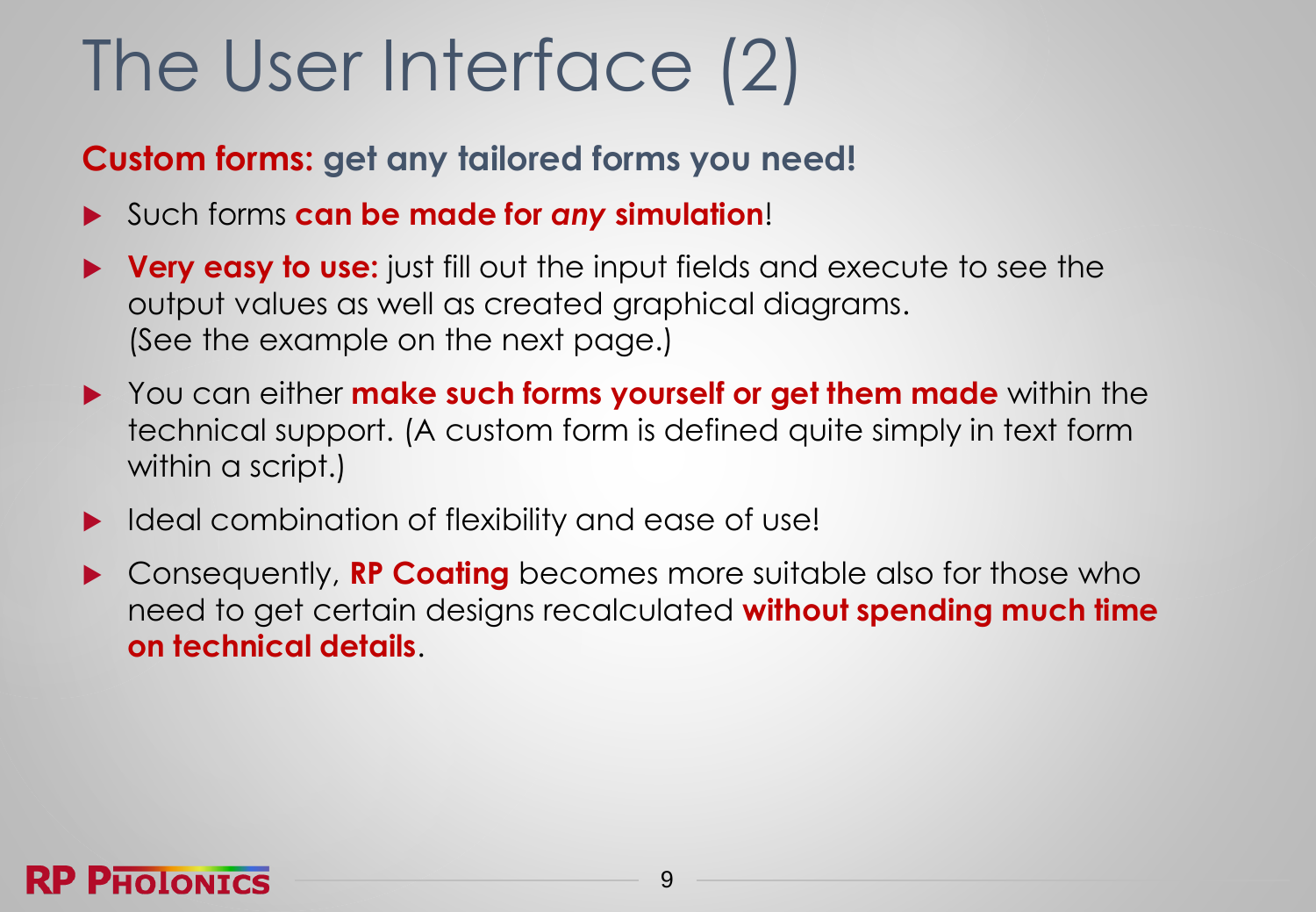# The User Interface (3)

#### **Simple example for custom forms:**

**Bragg mirror model, where one can simply enter a few parameters and select some of the offered diagrams.**

| * RP Coating V4 in "P:\RP_Coating\Demo\"<br>File Edit View Execute Options Help                                                          |                                |                | □        | × |
|------------------------------------------------------------------------------------------------------------------------------------------|--------------------------------|----------------|----------|---|
| $X$ 3 $\blacksquare$ $\preccurlyeq$ $\blacksquare$ $\blacksquare$ $\Join$ $\blacksquare$ $\blacksquare$<br>Custom form<br><b>Editors</b> |                                |                |          |   |
| <b>Bragg Mirror</b>                                                                                                                      | <b>HERP Photonics</b>          |                |          |   |
| Inputs                                                                                                                                   |                                | Diagrams       |          |   |
| Material 1:<br>sio <sub>2</sub>                                                                                                          | $1 \quad 2 \quad 4$            |                |          |   |
| Material 2:<br>TiO <sub>2</sub>                                                                                                          | Hide all                       |                | Show all |   |
| 1000 nm<br>Bragg wavelength:                                                                                                             |                                | Output area    |          |   |
| Number of layer payers:<br>$ 20\rangle$                                                                                                  |                                |                |          |   |
|                                                                                                                                          | 1 test: 1180 nm                |                |          |   |
| 1180 nm<br>Test wavelength:                                                                                                              | d tot:<br>$\mathbb{R}$ :       | 5722 nm<br>11% |          |   |
| 30 <sup>°</sup><br>Angle of incidence:                                                                                                   | $T_g r: 95.5 fs$               |                |          |   |
| Polarization:<br>s.                                                                                                                      | GDD r: -324957 fs <sup>2</sup> |                |          |   |
| Outputs                                                                                                                                  |                                |                |          |   |
| 10.51%<br>Reflectivity at the test wavelength:                                                                                           |                                |                |          |   |
| Transmittivity:<br>89.49%                                                                                                                |                                |                |          |   |
| Diagrams                                                                                                                                 |                                |                |          |   |
| ☑ Reflectivity profile                                                                                                                   |                                |                |          |   |
| ○ Reflectivity for different angles of incidence                                                                                         |                                |                |          |   |
| 150<br>□ Group delay<br>max. value in fs:                                                                                                |                                |                |          |   |
| $\boxdot$ Chromatic dispersion max. value in fs^2: 400                                                                                   |                                |                |          |   |
| $\Box$ Field strength in the structure                                                                                                   |                                |                |          |   |
| $\Box$ Field penetration                                                                                                                 |                                |                |          |   |
| Development of reflectivity during fabrication<br>П                                                                                      |                                |                |          |   |
| 500<br>$to$ 1500<br>Lambda range for diagrams in nm:                                                                                     |                                |                |          |   |
|                                                                                                                                          |                                |                |          |   |
| Log area                                                                                                                                 |                                |                |          |   |
| Graph of $f(x) = 100 * R_s(x, \theta)$ :<br>Evaluated points: 290                                                                        |                                |                |          |   |
| Values in range 1.7431099951338 to 99.9999996657537.                                                                                     |                                |                |          |   |
| $\hat{~}$<br>ъ                                                                                                                           | Evaluate expression:           |                |          |   |
|                                                                                                                                          |                                |                |          |   |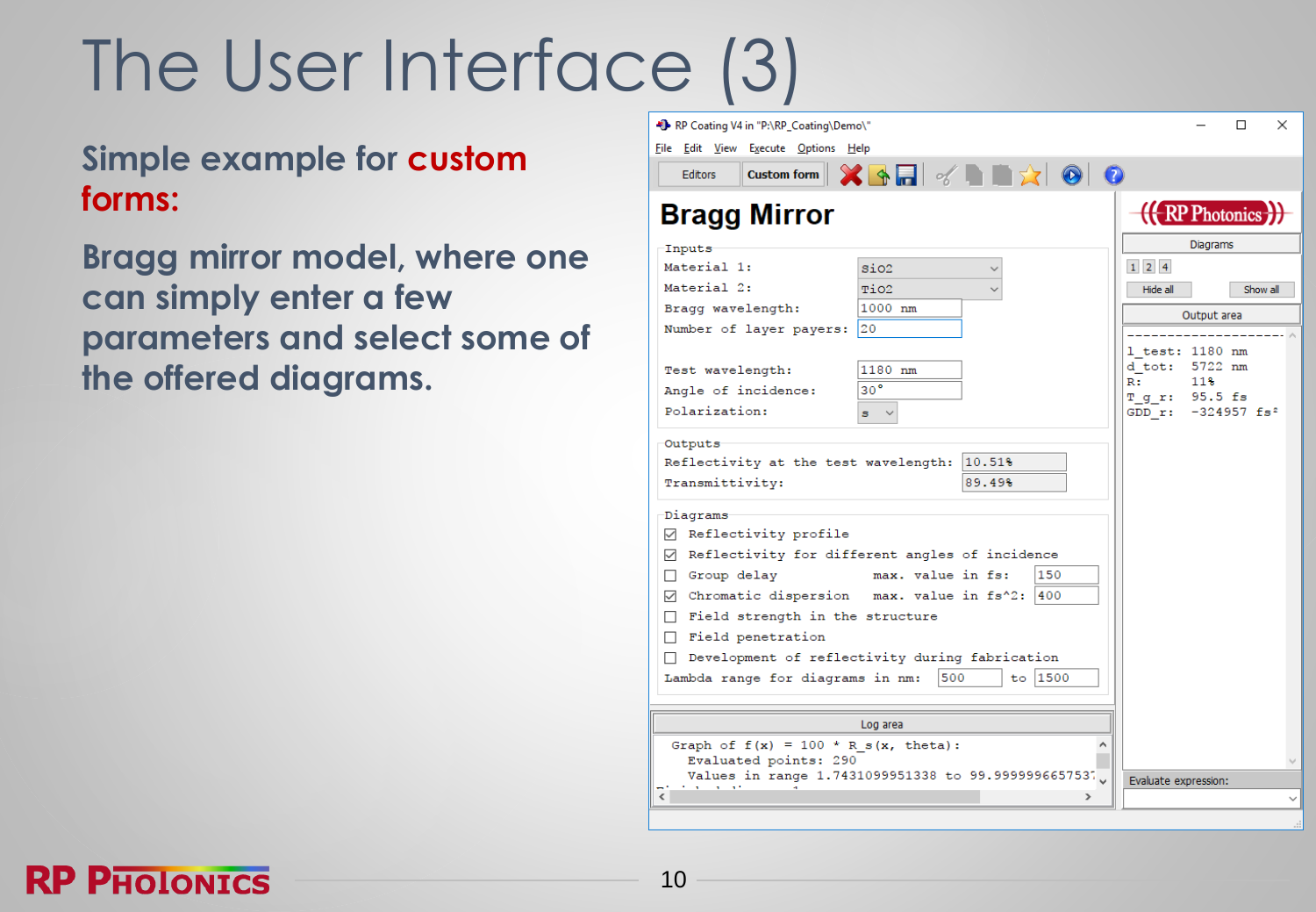# The User Interface (4)

#### **Graphical output windows**

- high-quality graphics, directly usable for publications: copy to clipboard or save to file
- can make animated graphics
- adjustable resolution
- markers for doing measurements
- **EXPORT numerical data**



Also have flexible options for generating output in text form!

Put that into diagrams or files as you like.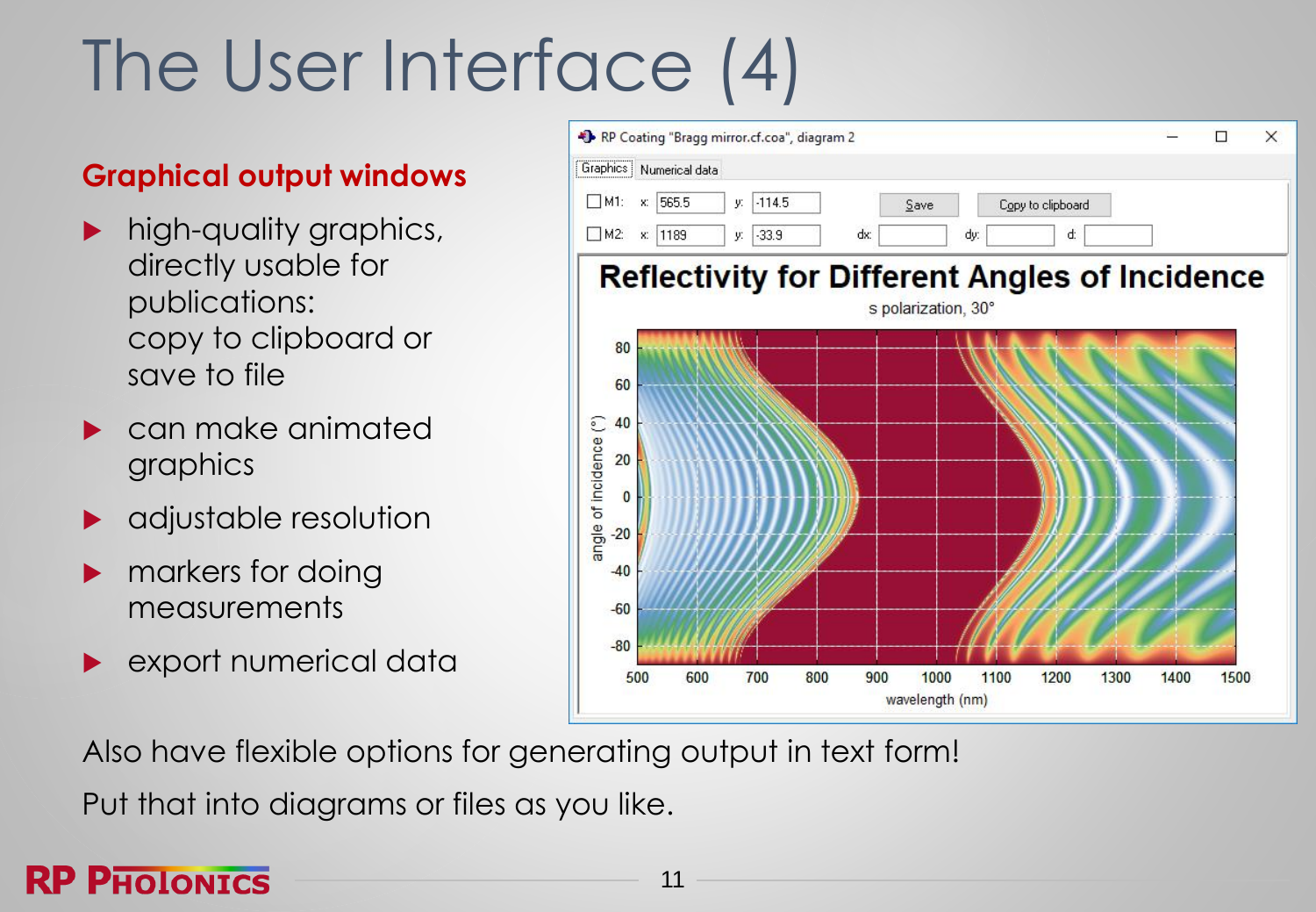### Documentation

- comprehensive **PDF manual**
- detailed **online help system**
- comprehensive explanations of the used physical model, details of the script language, etc.
- various **demo files**, demonstrating many different possibilities

| Index<br>Contents                  | <b>Definition of the Coating</b>                                      |  |
|------------------------------------|-----------------------------------------------------------------------|--|
| Type in the keyword to find:       |                                                                       |  |
|                                    | The following lines given an example for the definition of a coating: |  |
| definition of a coating            |                                                                       |  |
|                                    | beam from superstrate                                                 |  |
| copyfile()                         |                                                                       |  |
| copyright information              | substrate: BK7                                                        |  |
| cos()                              | * TiO2, $d = 500e-9$                                                  |  |
| cosh()                             | * SiO2, $d = 1/4$ at 1000e-9                                          |  |
| cot()                              |                                                                       |  |
| coth()                             | * TiO2, $d = 1/4$ * 0.54 at 1000e-9                                   |  |
| counters                           | * SiO2, $d = 1/4$ at 1000e-9                                          |  |
| cp command<br>cscolor command      | * $(n = 1.5)$ , d = 30e-9                                             |  |
| csfontname command                 |                                                                       |  |
| csfontsize command                 | superstrate: air                                                      |  |
| cslinewidth command                |                                                                       |  |
| cspline()                          | The first line specifies from which direction the probe beam is       |  |
| cube()                             | coming: from the substrate or the superstrate, the latter being the   |  |
| curve fitting                      | default value. The command beam from has to be used                   |  |
| curves                             |                                                                       |  |
| custom forms                       | before the substrate or superstrate command. However, this            |  |
| how to create them                 | setting can later be changed by calling the set dir() function.       |  |
| how to use them                    |                                                                       |  |
| cval()                             | The substrate and superstrate commands specify                        |  |
| cvar()                             | the materials around the coating.                                     |  |
| datetostr()                        |                                                                       |  |
| debug()                            |                                                                       |  |
| debugger                           | Each line beginning with '*' defines one layer of the coating. All    |  |
| debugging expressions              | these lines must be located between the substrate and                 |  |
| debugging script commands<br>dec() | superstrate commands.                                                 |  |
| def array()                        |                                                                       |  |
| defarray command                   | The available materials (e.g., TiO2) are defined in a plain text file |  |
| default settings for graphics a    |                                                                       |  |
| defined()                          | which can be modified by the user. Instead of a material name,        |  |
| definition of a coating            | the refractive index can be specified in parenthesis (see the last    |  |
| definition of units                | layer in the example); in this case, chromatic dispersion             |  |
| definition of variables            | (wavelength dependence of the refractive index) cannot be taken       |  |
| constants and functions            | into account                                                          |  |
| deletefile()                       |                                                                       |  |
| demo file                          |                                                                       |  |
| air-spaced etalon                  | Note that the medium of the incident beam may not be absorbing.       |  |
|                                    |                                                                       |  |
| Display                            | The second parameter in the lines beginning with * defines the        |  |
|                                    | layer thickness $(d = can be omitted)$ . In the simplest case, the    |  |

 $\Box$ 

×



RP Coating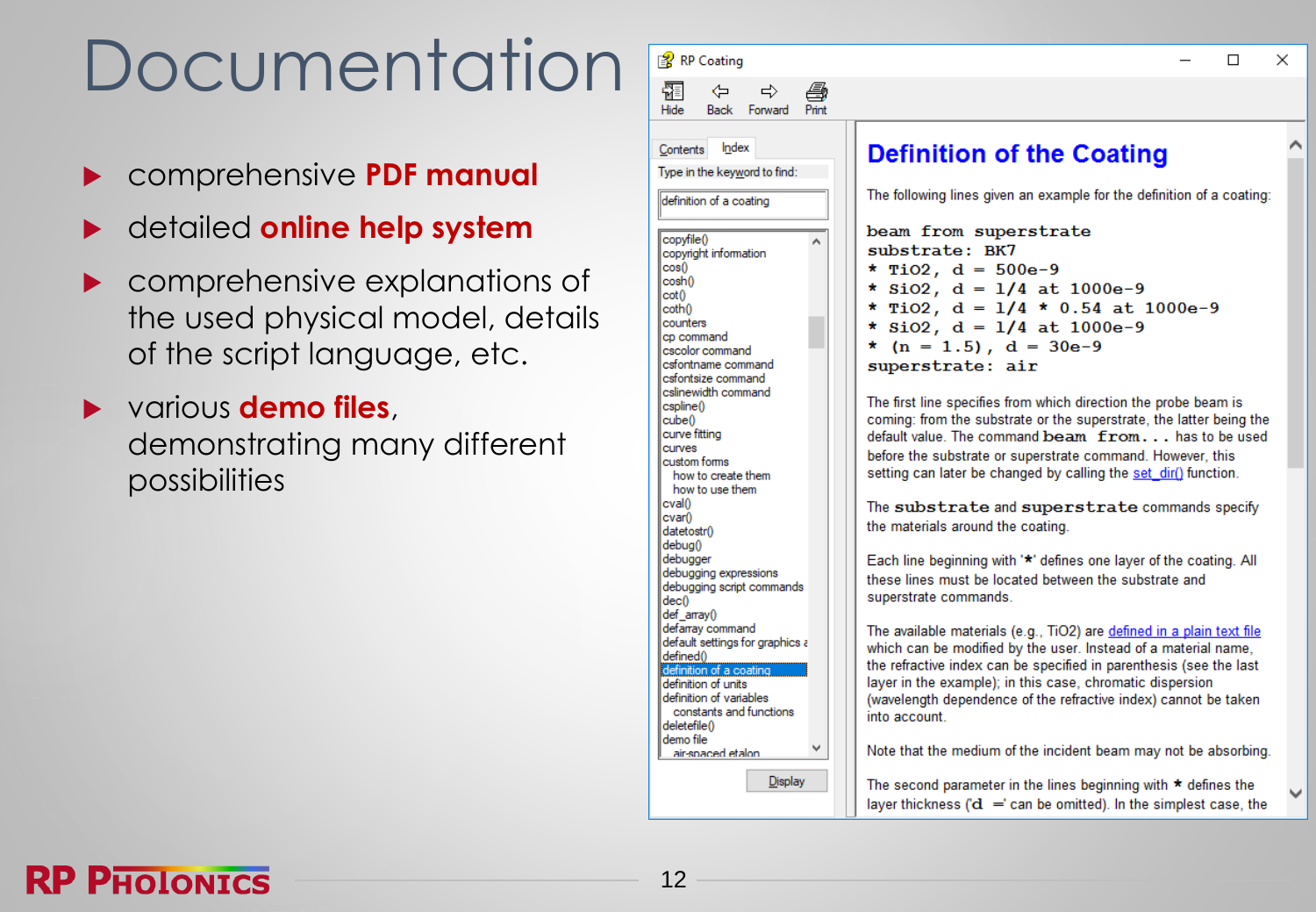# Technical Support

Any remaining technical issues can be addressed with the technical support:

The price for a **commercial user license** contains **8 support hours** (non-commercial licenses: 4 hours).

The support is done by Dr. Paschotta himself, who is a distinguished expert in this area and has developed **RP Coating**. He will make sure that you become another very satisfied user of the software!



Dr. Rüdiger Paschotta, founder and managing director of RP Photonics, developer of RP Coating

Note that RP Photonics also offers consultancy on laser technology.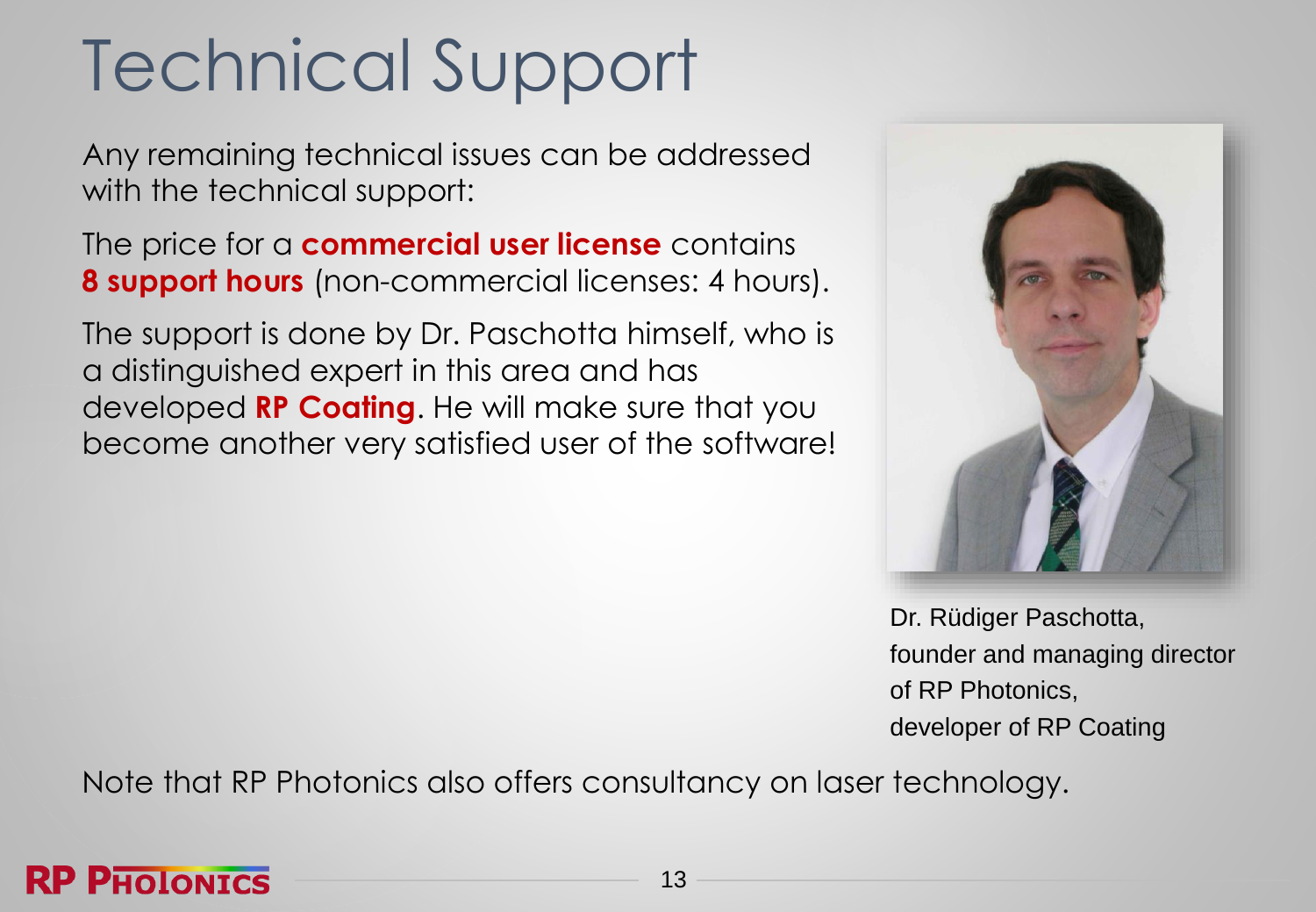### Can I Afford This Software?

Sure, a high-quality software product including competent support from a top expert costs some money.

Anyway, the better question is:

#### **Can I afford** *not* **to have a powerful software tool,** i.e.,

- $\triangleright$  to muddle through with insufficient tools?
- ▶ to use trial & error, wasting time and materials?
- ▶ to let customers wait while my competitors sell their products?

The **RP Coating** software will give a boost to your productivity! Also, your employees or students will become productive sooner when they acquire a deep understanding by playing with this software.

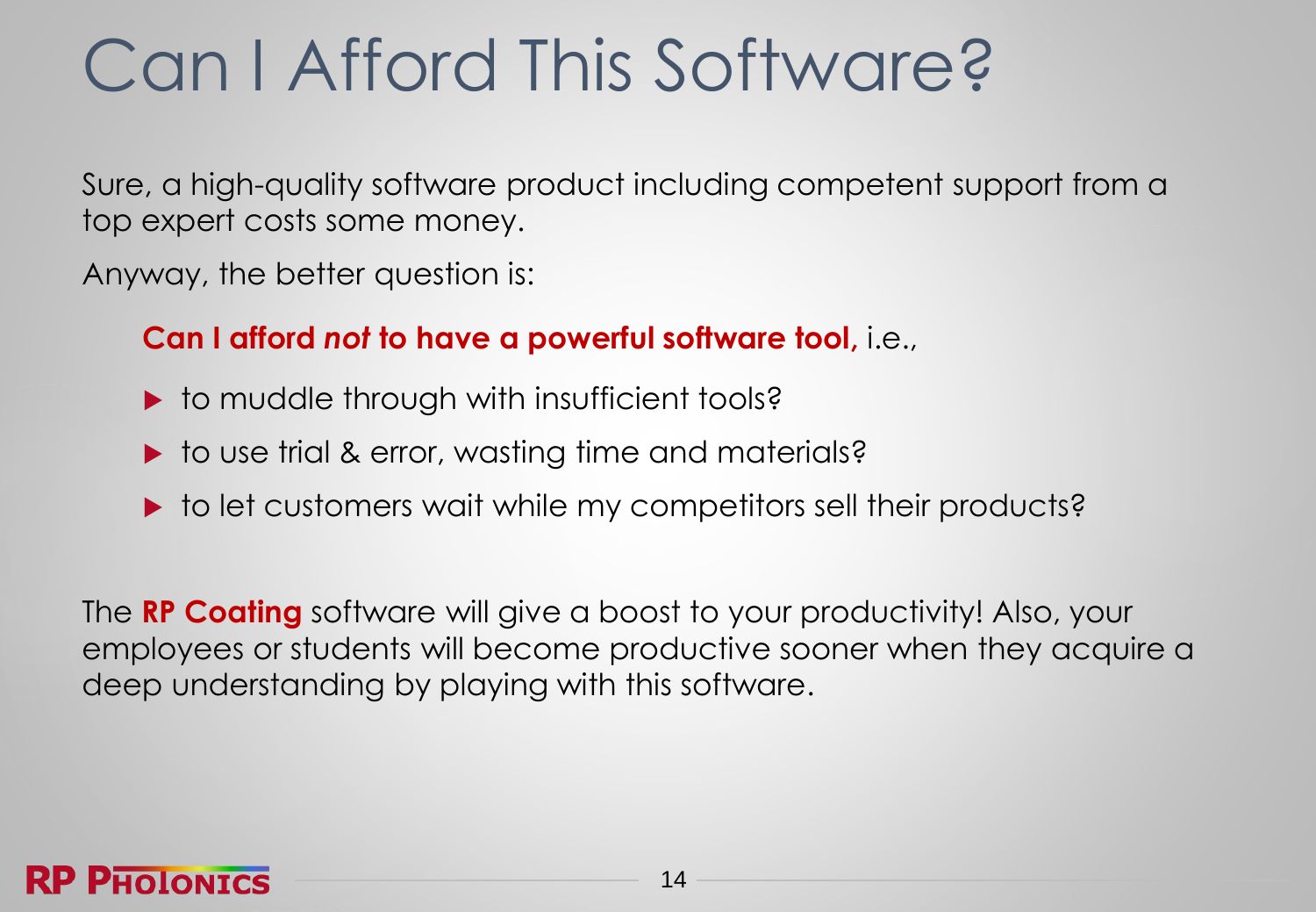### Other Software from RP Photonics

#### **RP Fiber Power:**

- **design of fiber amplifiers,** fiber amplifiers, doubleclad fibers, multi-core fibers, fiber couplers, etc.
- **P** powerful script language for an enormous flexibility
- **Decimend** can do most sophisticated analysis and optimizations



See a detailed description: [www.rp-photonics.com/fiberpower.html](https://www.rp-photonics.com/fiberpower.html)

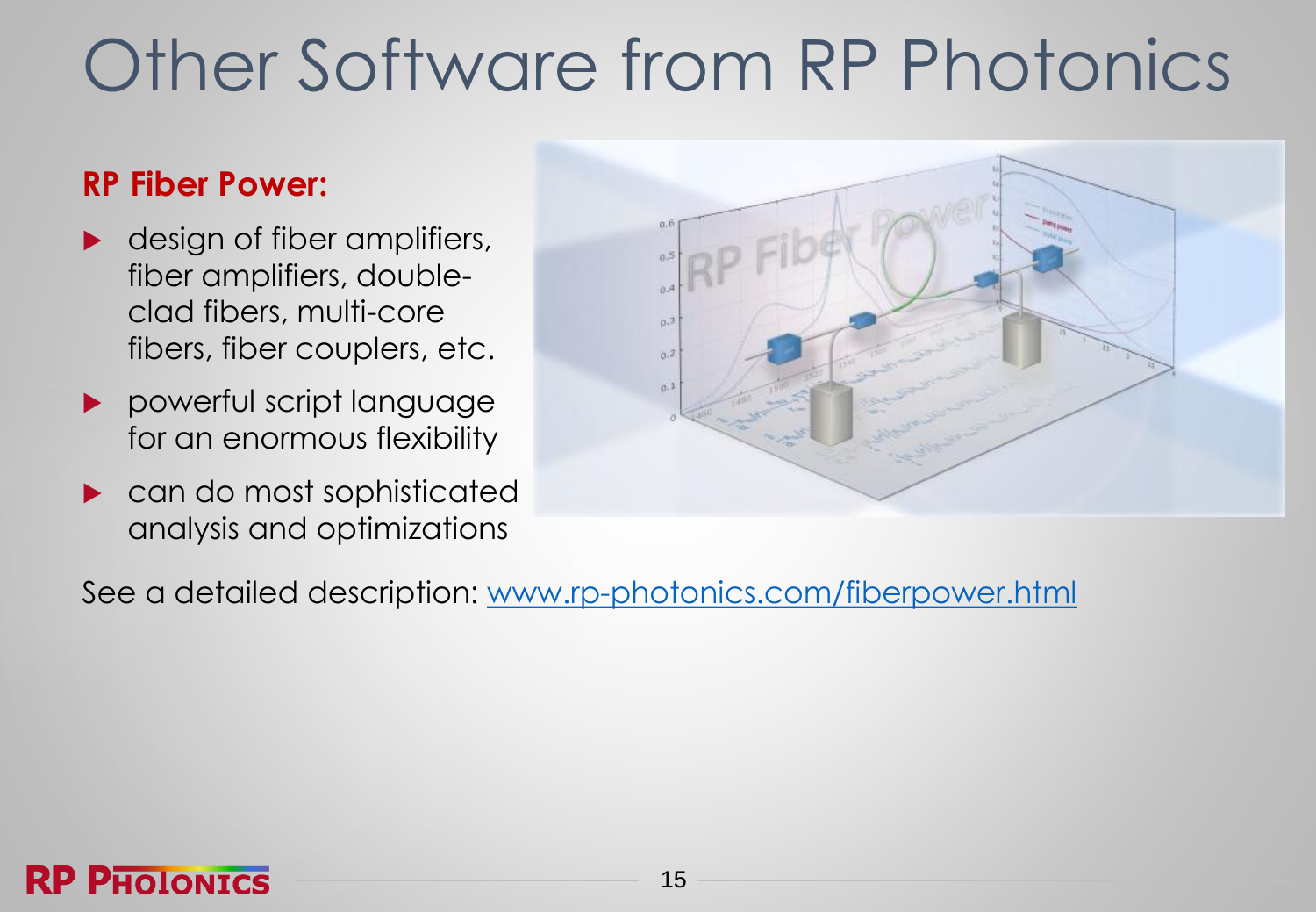### Other Software from RP Photonics

#### **RP ProPulse:**

- simulates the propagation of ultrashort pulses e.g. in mode-locked lasers or sync-pumped OPOs
- **Can include laser gain,** parametric gain, SHG, Kerr and Raman effect, chromatic dispersion, etc.
- pulse display window



can do most sophisticated analysis and optimizations

See a detailed description: [www.rp-photonics.com/propulse.html](https://www.rp-photonics.com/propulse.html)